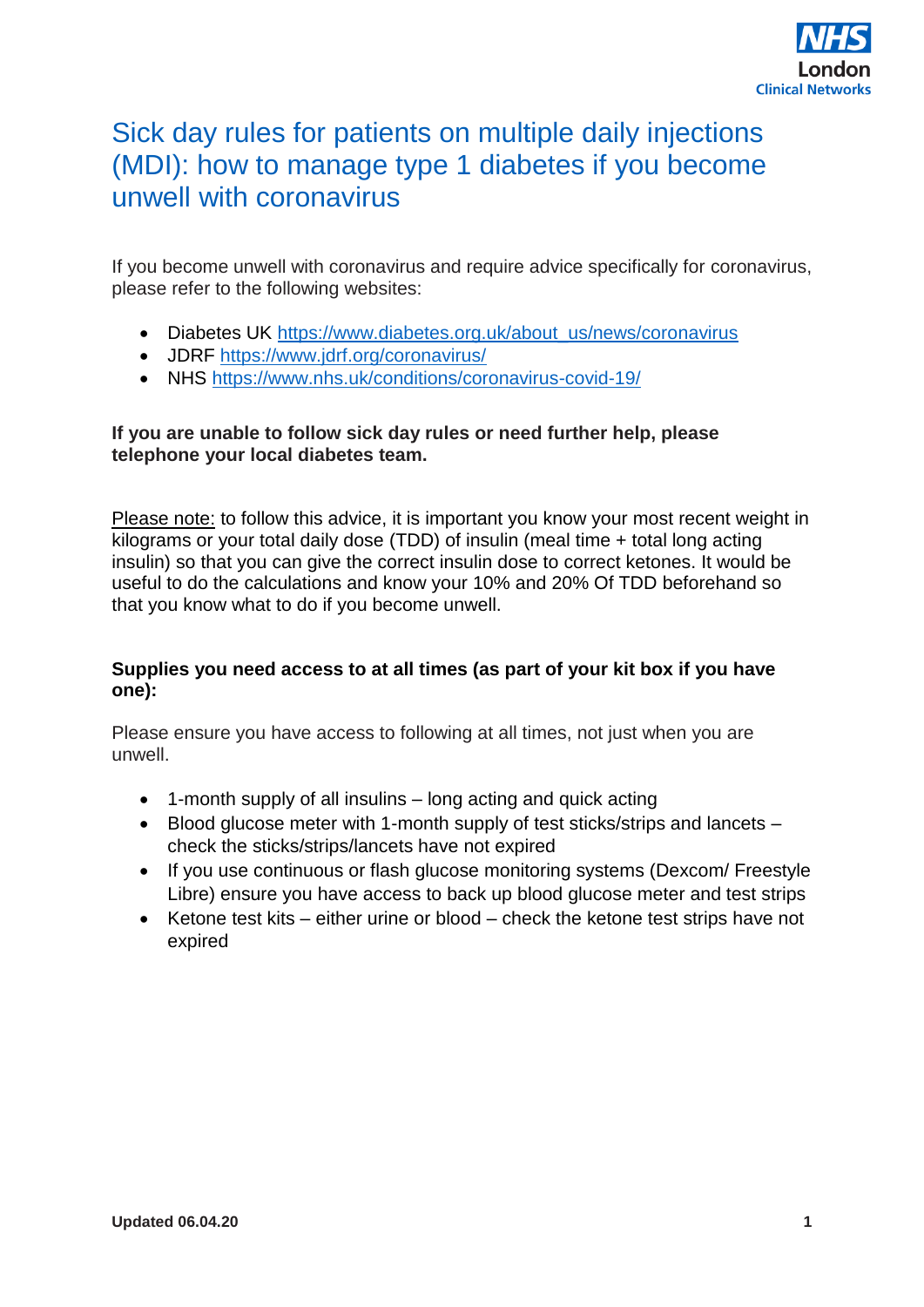

## 1. If you become unwell

- **If you develop Coronavirus symptoms or any other illness it is likely to affect your blood sugars.**
- **While you are unwell it is VERY likely you will need to take more insulin**
- **Even if you are vomiting you must NEVER stop taking your insulin**
- Monitor your urine or blood for ketones every 2 hours
- Monitor blood sugar levels once every 2 hours
- Drink at least ½ cup (100mls) of water every hour, but you can also drink any other sugar free drinks
- Please do not fast. Try to eat some food which contains carbohydrates e.g. yoghurt, toast, ice cream and cereal
- If you are worried about other symptoms not related to your diabetes, please seek medical advice from NHS 111 in the first instance
- **You will need face to face medical attention if you are continuously vomiting for more than 4-6hrs or if your ketone levels in blood or urine are not reducing despite following sick day rules.**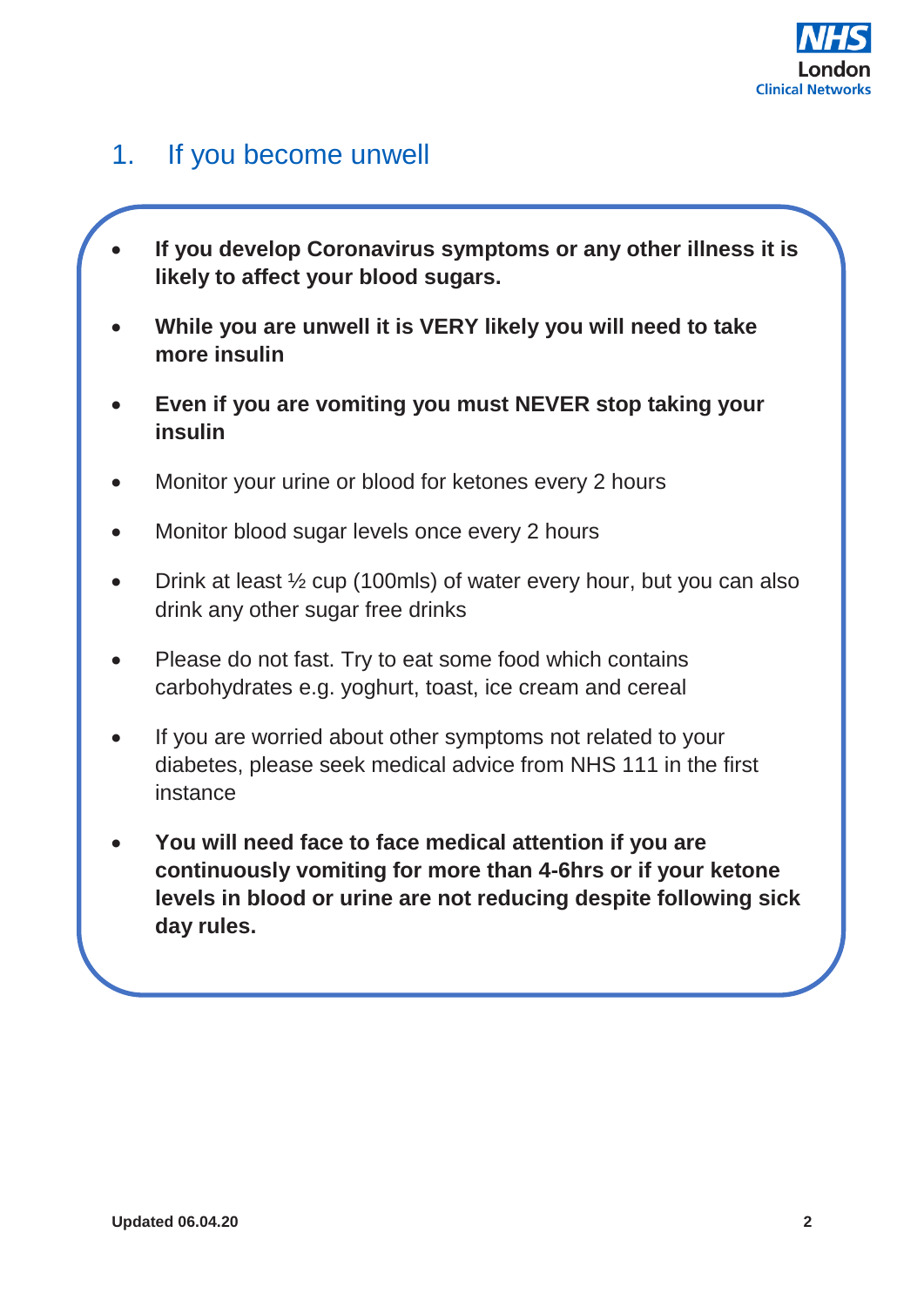

## 2. Multiple daily injections (MDI) sick day rules

# Feel unwell and taking multiple daily insulin injections? **Test blood glucose and ketones**



If your ketones are still present after 4-6 hours and or you continue to vomit, are unable to keep fluids down, or unable to control your blood glucose or ketones you must go to the hospital as an<br>emergency. You must not stop your basal (long acting) insulin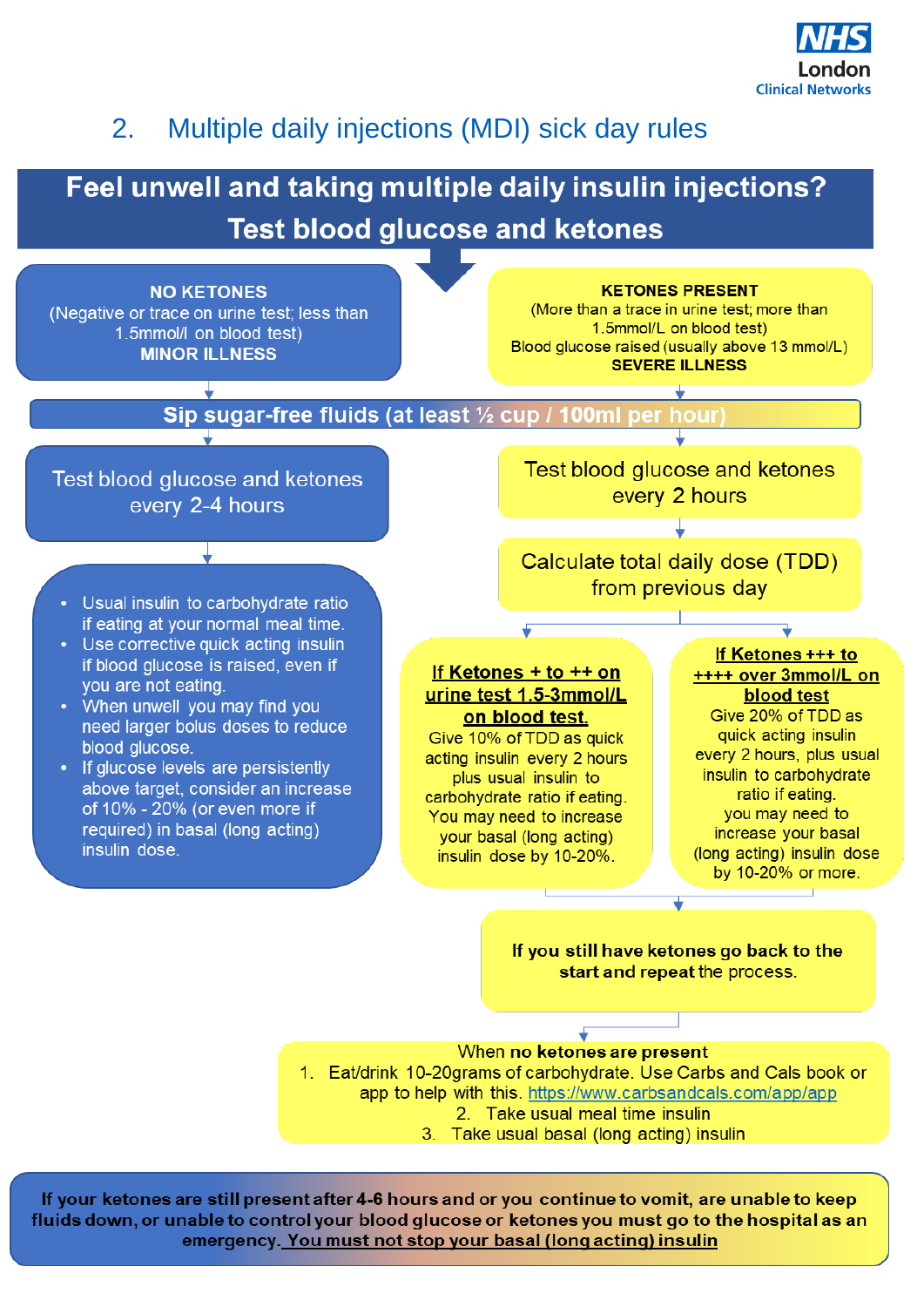

## 3. Calculating your total daily dose (TDD)

If you need to calculate how much total daily dose of insulin you need to follow the sick day rules, see EXAMPLE calculations below. Each individual's total daily dose of insulin and calculations will be different, the example is a guide only.

## **Example 1 - if you do know your daily dose**

Total of all quick acting (mealtime) insulin = 26 units Total of all background (long acting) insulin = 24 units Total daily dose =  $26+24 = 50$  units 10% of total daily dose =  $50 \div 10 = 5$  units 20% of total daily dose =  $50 \div 5 = 10$  units

### **Example 2 If you cannot calculate your daily dose please use the following chart based on your weight in kilograms**

|                    |                                                                                         | Ketone level (mmol/L)                                                     |  |
|--------------------|-----------------------------------------------------------------------------------------|---------------------------------------------------------------------------|--|
| <b>Body Weight</b> | 10% of total daily<br>dose<br>Blood ketone 1-2.9<br>Urine ketone + to<br>$^{\tiny{++}}$ | 20% of total daily dose<br>Blood ketone 3.0 +<br>Urine ketone +++ to ++++ |  |
| 40(Kg)             | 4 units                                                                                 | 8 units                                                                   |  |
| 50(Kg)             | 5 units                                                                                 | 10 units                                                                  |  |
| 60(Kg)             | 6 units                                                                                 | 12 units                                                                  |  |
| 70(Kg)             | 7 units                                                                                 | 14 units                                                                  |  |
| 80(Kg)             | 8 units                                                                                 | 16 units                                                                  |  |
| 90(Kg)             | 9 units                                                                                 | 18 units                                                                  |  |
| $100+(Kg)$         | 10 units                                                                                | 20 units                                                                  |  |

**AND IF blood glucose below 5.5 mmol/L** - sip sugary drink/glucose regularly